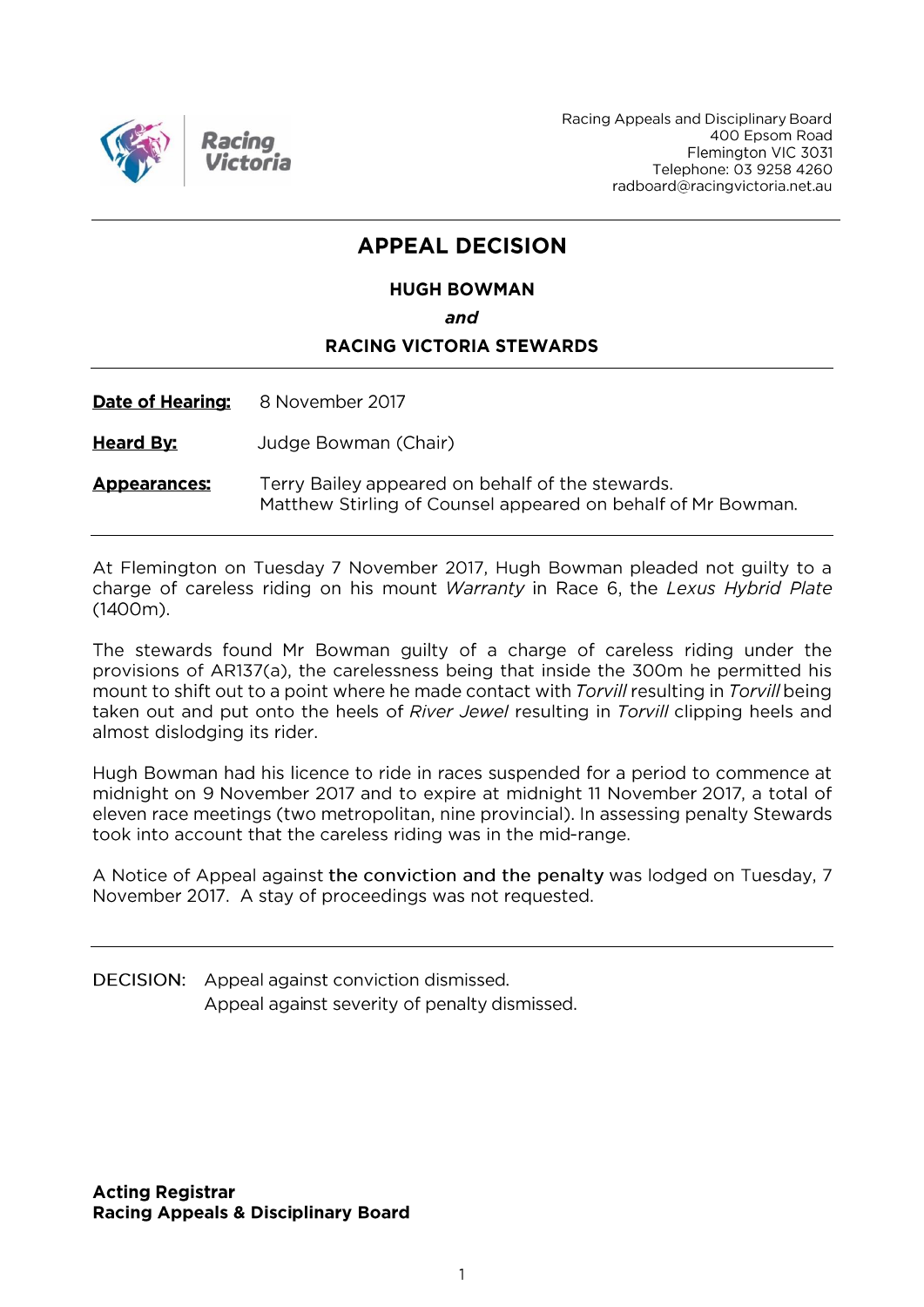# **TRANSCRIPT OF PROCEEDINGS**

#### **RACING APPEALS AND DISCIPLINARY BOARD**

\_\_\_\_\_\_\_\_\_\_\_\_\_\_\_\_\_\_\_\_\_\_\_\_\_\_\_\_\_\_\_\_\_\_\_\_\_\_\_\_\_\_\_\_\_\_\_\_\_\_\_\_\_\_\_\_\_\_\_\_\_\_\_

**HIS HONOUR JUDGE J. BOWMAN, Chairman**

**EXTRACT OF PROCEEDINGS**

**DECISION**

**HUGH BOWMAN**

**and**

#### **RACING VICTORIA STEWARDS**

#### **RACING VICTORIA CENTRE, FLEMINGTON**

#### **WEDNESDAY, 8 NOVEMBER 2017**

MR M. STIRLING appeared on behalf of Mr H. Bowman

MR T. BAILEY appeared on behalf of the RVL Stewards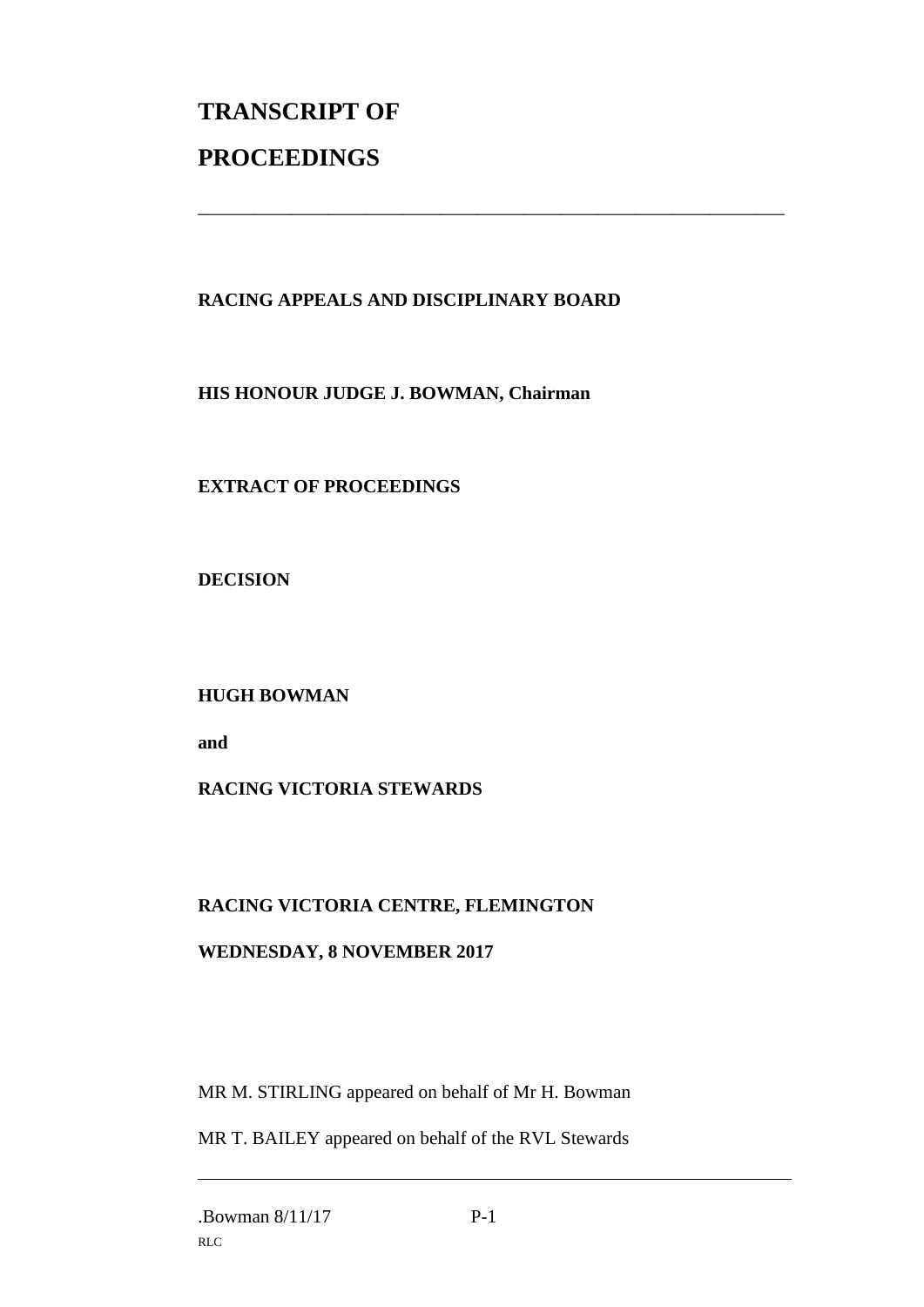CHAIRMAN: Mr Hugh Bowman, you have been charged with careless riding, in that in race 6 over 1400 metres at Flemington on 7 November 2017, near the 300-metre mark, you permitted your mount, Warranty, to shift out to a point where you made contact with Torvill, ridden by Jason Collett, resulting in it being taken out and put onto the heels of River Jewel, ridden by Damian Lane. It is alleged that this resulted in Torvill in fact clipping the heels of River Jewel and almost dislodging Jason Collett. Also possibly involved was Tarcoola Spirit, ridden by Ben Melham, which was to the inside of River Jewel and ahead of both Warranty and Torvill.

I have viewed the various videos. In particular I have seen the head-on and helicopter or overhead view several times. It was argued on your behalf by Mr Stirling and by yourself that Collett was in effect angling for a run between River Jewel and Tarcoola Spirit, which run was not there. It bumped the hindquarters of your horse which effectively ultimately caused the incident. In other words, you were entitled to be where you were and the responsibility for what occurred rests considerably with Jason Collett. Further, River Jewel was weakening and hanging in a little, whilst Tarcoola Spirit was marginally moving out.

Mr Bailey for the Stewards argued that you were effectively also after the run between River Jewel and Tarcoola Spirit, and you moved out from the rails but moved too far and effectively made contact with Torvill. Mr Bailey in essence described Collett as pitching for the run, which he was entitled to do, and you were also aiming for it but moved out too far and contacted Torvill.